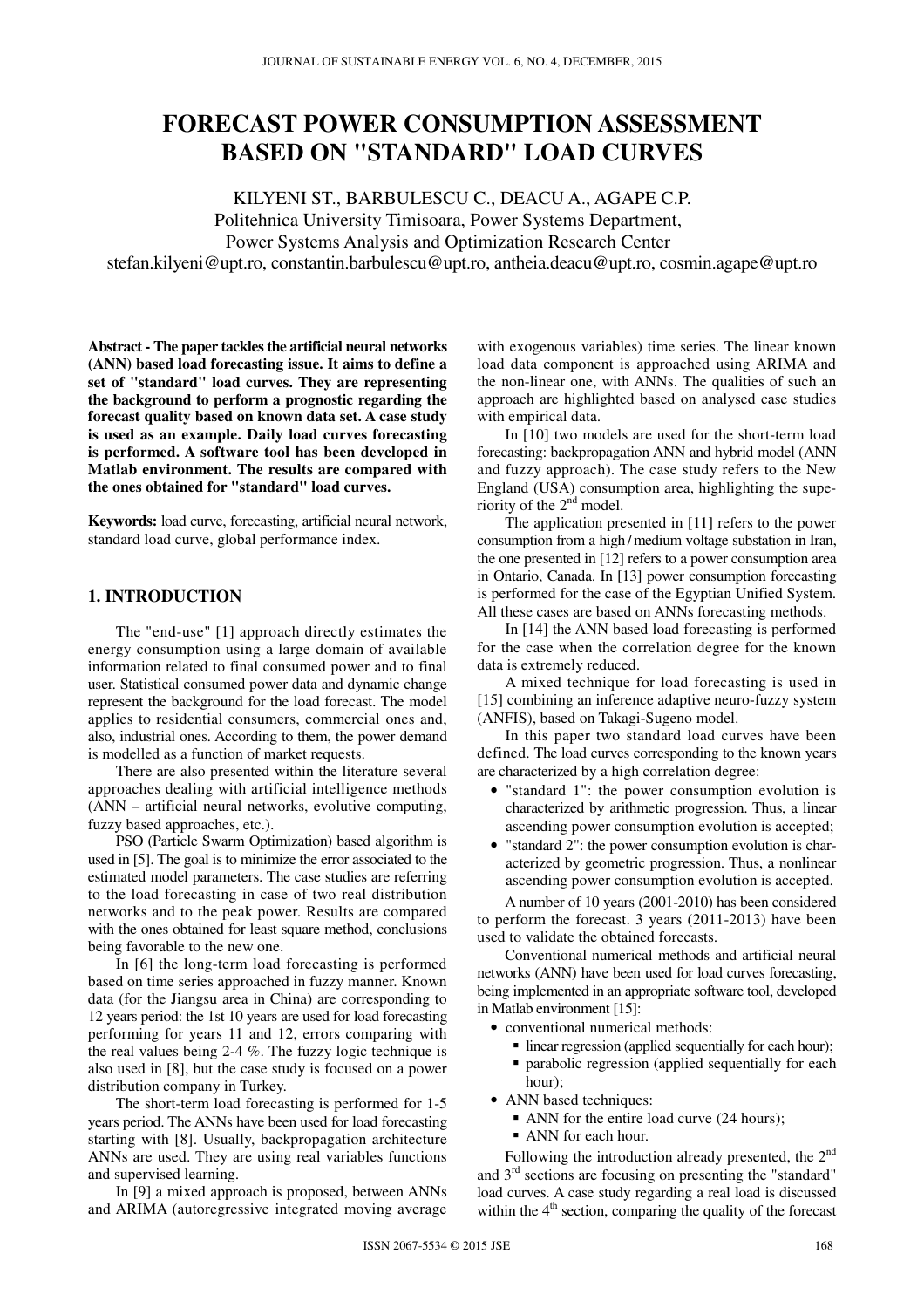with those obtained for the "standard" curves. The  $5<sup>th</sup>$  section synthesizes the conclusions.

#### **2. "STANDARD 1" LOAD CURVE**

Load curve data set for the 10 years known period (2001-2010) is presented in Table 1 and Fig. 1. These data are useful to perform the forecast. Load curves for the 2011-2013 period are presented in Table 2 and Fig. 2. They are going to be used to validate the performed forecast for 2011, 2012 and 2013 years.

| Year/<br>Hour | 2001  | 2002  | 2003  | 2004  | 2005  | 2006  | 2007  | 2008  | 2009  | 2010  |
|---------------|-------|-------|-------|-------|-------|-------|-------|-------|-------|-------|
| 1             | 100.0 | 104.0 | 108.2 | 112.5 | 117.0 | 121.7 | 126.5 | 131.6 | 136.9 | 142.3 |
| 2             | 100.0 | 104.0 | 108.2 | 112.5 | 117.0 | 121.7 | 126.5 | 131.6 | 136.9 | 142.3 |
| 3             | 110.0 | 114.4 | 119.0 | 123.7 | 128.7 | 133.8 | 139.2 | 144.8 | 150.5 | 156.6 |
| 4             | 110.0 | 114.4 | 119.0 | 123.7 | 128.7 | 133.8 | 139.2 | 144.8 | 150.5 | 156.6 |
| 5             | 120.0 | 124.8 | 129.8 | 135.0 | 140.4 | 146.0 | 151.8 | 157.9 | 164.2 | 170.8 |
| 6             | 140.0 | 145.6 | 151.4 | 157.5 | 163.8 | 170.3 | 177.1 | 184.2 | 191.6 | 199.3 |
| 7             | 160.0 | 166.4 | 173.1 | 180.0 | 187.2 | 194.7 | 202.5 | 210.5 | 219.0 | 227.7 |
| 8             | 170.0 | 176.8 | 183.9 | 191.2 | 198.9 | 206.8 | 215.1 | 223.7 | 232.7 | 242.0 |
| 9             | 180.0 | 187.2 | 194.7 | 202.5 | 210.6 | 219.0 | 227.8 | 236.9 | 246.3 | 256.2 |
| 10            | 200.0 | 208.0 | 216.3 | 225.0 | 234.0 | 243.3 | 253.1 | 263.2 | 273.7 | 284.7 |
| 11            | 200.0 | 208.0 | 216.3 | 225.0 | 234.0 | 243.3 | 253.1 | 263.2 | 273.7 | 284.7 |
| 12            | 180.0 | 187.2 | 194.7 | 202.5 | 210.6 | 219.0 | 227.8 | 236.9 | 246.3 | 256.2 |
| 13            | 200.0 | 208.0 | 216.3 | 225.0 | 234.0 | 243.3 | 253.1 | 263.2 | 273.7 | 284.7 |
| 14            | 190.0 | 197.6 | 205.5 | 213.7 | 222.3 | 231.2 | 240.4 | 250.0 | 260.0 | 270.4 |
| 15            | 180.0 | 187.2 | 194.7 | 202.5 | 210.6 | 219.0 | 227.8 | 236.9 | 246.3 | 256.2 |
| 16            | 170.0 | 176.8 | 183.9 | 191.2 | 198.9 | 206.8 | 215.1 | 223.7 | 232.7 | 242.0 |
| 17            | 170.0 | 176.8 | 183.9 | 191.2 | 198.9 | 206.8 | 215.1 | 223.7 | 232.7 | 242.0 |
| 18            | 170.0 | 176.8 | 183.9 | 191.2 | 198.9 | 206.8 | 215.1 | 223.7 | 232.7 | 242.0 |
| 19            | 160.0 | 166.4 | 173.1 | 180.0 | 187.2 | 194.7 | 202.5 | 210.5 | 219.0 | 227.7 |
| 20            | 170.0 | 176.8 | 183.9 | 191.2 | 198.9 | 206.8 | 215.1 | 223.7 | 232.7 | 242.0 |
| 21            | 180.0 | 187.2 | 194.7 | 202.5 | 210.6 | 219.0 | 227.8 | 236.9 | 246.3 | 256.2 |
| 22            | 150.0 | 156.0 | 162.2 | 168.7 | 175.5 | 182.5 | 189.8 | 197.4 | 205.3 | 213.5 |
| 23            | 130.0 | 135.2 | 140.6 | 146.2 | 152.1 | 158.2 | 164.5 | 171.1 | 177.9 | 185.0 |
| 24            | 110.0 | 114.4 | 119.0 | 123.7 | 128.7 | 133.8 | 139.2 | 144.8 | 150.5 | 156.6 |

| Table 1. Load curves for the known period (2001-2010) |  |  |  |
|-------------------------------------------------------|--|--|--|
|-------------------------------------------------------|--|--|--|





|  |  | Table 2. Load curves for the forecasted period (2011-2013) |  |  |
|--|--|------------------------------------------------------------|--|--|
|--|--|------------------------------------------------------------|--|--|

| Year/<br>Hour  | 2011  | 2012  | 2013  | Year/<br>Hour | 2011  | 2012  | 2013  |
|----------------|-------|-------|-------|---------------|-------|-------|-------|
| 1              | 100.0 | 104.0 | 108.2 | 13            | 117.0 | 121.7 | 126.5 |
| $\overline{2}$ | 100.0 | 104.0 | 108.2 | 14            | 1170  | 121.7 | 126.5 |
| 3              | 110.0 | 114.4 | 119.0 | 15            | 128.7 | 133.8 | 139.2 |
| 4              | 110.0 | 114.4 | 119.0 | 16            | 128.7 | 133.8 | 139.2 |
| 5              | 120.0 | 124.8 | 129.8 | 17            | 140.4 | 146.0 | 151.8 |
| 6              | 140.0 | 145.6 | 151.4 | 18            | 163.8 | 170.3 | 177.1 |
| 7              | 160.0 | 166.4 | 173.1 | 19            | 187.2 | 194.7 | 202.5 |
| 8              | 170.0 | 176.8 | 183.9 | 20            | 198.9 | 206.8 | 215.1 |
| 9              | 180.0 | 187.2 | 194.7 | 21            | 210.6 | 219.0 | 227.8 |
| 10             | 200.0 | 208.0 | 216.3 | 22            | 234.0 | 243.3 | 253.1 |
| 11             | 200.0 | 208.0 | 216.3 | 23            | 234.0 | 243.3 | 253.1 |
| 12             | 180.0 | 187.2 | 194.7 | 24            | 210.6 | 219.0 | 227.8 |



#### **Fig. 2. Load curves for 2011-2013 period [MW]**

The following comments are highlighted based on Figs. 1 and 2 and Tables 1 and 2:

- the 2001 year load curve represents the starting point for the remaining ones. A constant rate of 0.5 MW has been added for each hour. Thus, the power consumption values are in arithmetic progression;
- the load curves have the same variation for each year. This means a very good correlation from qualitative and quantitative point of view.

A comparative analysis for the performed forecast is presented in Figs. 3-5. The global performance indices' (2011, 2012, 2013 and total) values are given in Table 3.







**Fig. 4. Comparative analysis – 2012 year [MW]**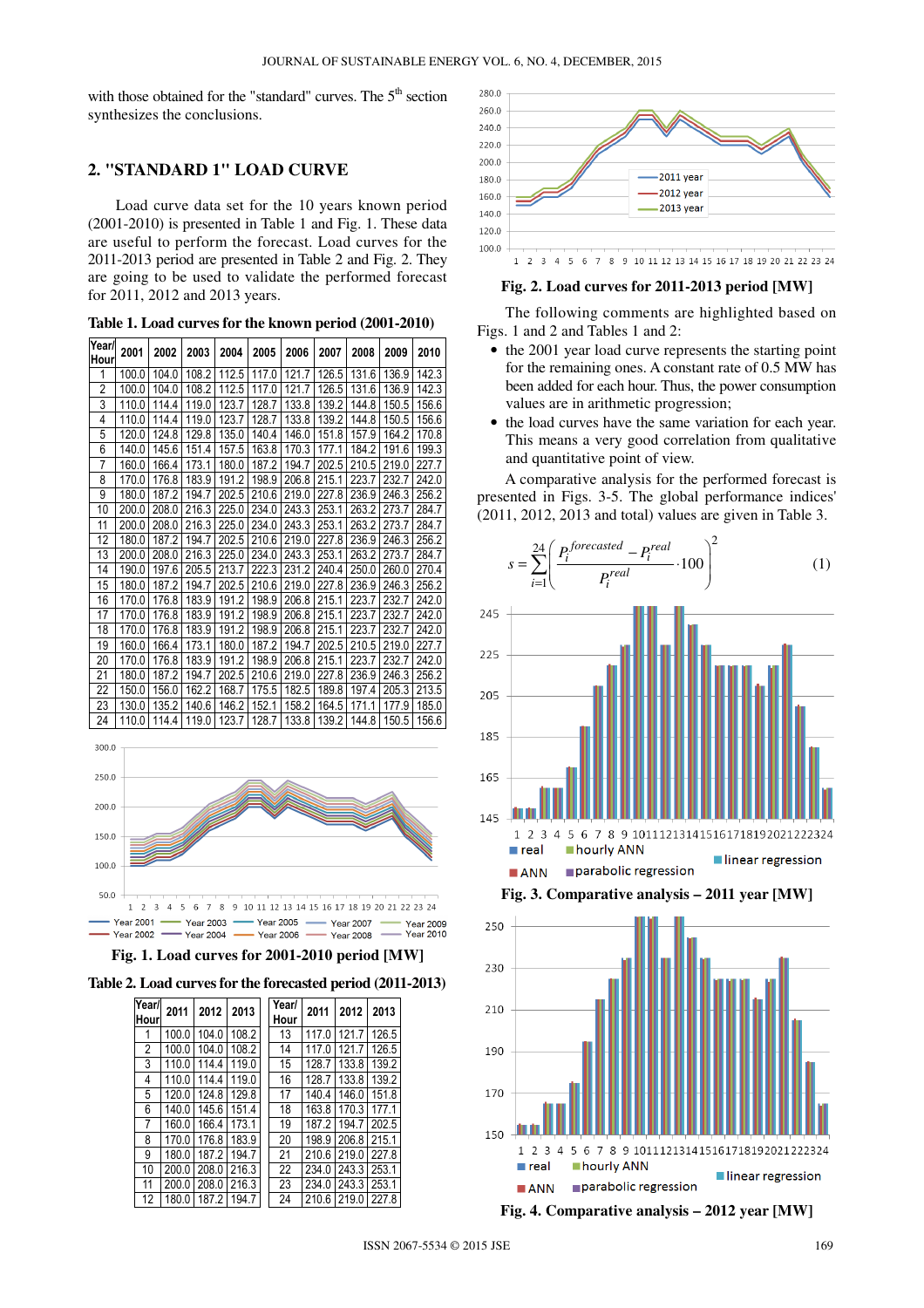

**Table 3. Global performance indices' values** 

| Index         | Linear,<br>hourly | Parabolic,<br>hourly | ANN,<br>load curve | ANN,<br>hourly |
|---------------|-------------------|----------------------|--------------------|----------------|
| $S_{2011}$    | 0.00              | 0.00                 | 1.07               | 0.005          |
| $S_{2012}$    | 0.00              | 0.00                 | 1.29               | 0.004          |
| $S_{2013}$    | 0.00              | 0.00                 | 2.09               | 0.005          |
| <b>Stotal</b> | 0.00              | 0.00                 | 4.45               | 0.014          |

The comparative analysis of the values presented in Table 3 highlights the following conclusions:

- comments provided for the 2001-2010, respectively 2011-2013 period are fully sustained by the results;
- conventional forecasting methods (linear and parabolic regression) are leading to "exact" values, thus having an error equal to 0. This is explained by the linear evolution of the hourly consumed power;
- very good results are obtained for the ANN based method for each hour (hourly ANN). Maximum error is 0.03 %, meaning 0.07 MW for consumed power around 150-260 MW (practically, it is obtained an "almost perfect" forecast considering reasonable tolerances);
- acceptable results are obtained in case of ANN for the entire load curve. Maximum error is 0.5 % meaning around 1 MW for consumed power of 150-260 MW;
- analysing Figs.  $3-5$  (real value blue colour, ANN load curve forecasted value – red colour) highlights that the tendency of this method is to "blur" the relative maximum and minimum load curve values.

# **3. "STANDARD 2" LOAD CURVE**

Load curve data set for the 10 years known period (2001-2010) is presented in Table 4 and Fig. 6. These data are useful to perform the forecast. Load curves for the 2011-2013 period are presented in Table 5 and Fig. 7. They are going to be used to validate the performed forecast for 2011, 2012 and 2013 years.

The following comments are highlighted:

- the 2001 year load curve represents the starting point for the remaining ones. A constant rate of 4 % has been added for each hour. Thus, the power consumption values are in geometric progression (1.04 rate);
- the load curves have the same variation for each year. This means a good correlation from qualitative and quantitative point of view. However, it is reduced in comparison with "Standard 1" load curve (section 2), especially from the quantitative point of view.

**Table 4. Load curves for the known period (2001-2010)** 

| Year/<br>Hour | 2001  | 2002  | 2003  | 2004  | 2005  | 2006  | 2007  | 2008  | 2009  | 2010  |
|---------------|-------|-------|-------|-------|-------|-------|-------|-------|-------|-------|
| 1             | 100.0 | 104.0 | 108.2 | 112.5 | 117.0 | 121.7 | 126.5 | 131.6 | 136.9 | 142.3 |
| 2             | 100.0 | 104.0 | 108.2 | 112.5 | 117.0 | 121.7 | 126.5 | 131.6 | 136.9 | 142.3 |
| 3             | 110.0 | 114.4 | 119.0 | 123.7 | 128.7 | 133.8 | 139.2 | 144.8 | 150.5 | 156.6 |
| 4             | 110.0 | 114.4 | 119.0 | 123.7 | 128.7 | 133.8 | 139.2 | 144.8 | 150.5 | 156.6 |
| 5             | 120.0 | 124.8 | 129.8 | 135.0 | 140.4 | 146.0 | 151.8 | 157.9 | 164.2 | 170.8 |
| 6             | 140.0 | 145.6 | 151.4 | 157.5 | 163.8 | 170.3 | 177.1 | 184.2 | 191.6 | 199.3 |
| 7             | 160.0 | 166.4 | 173.1 | 180.0 | 187.2 | 194.7 | 202.5 | 210.5 | 219.0 | 227.7 |
| 8             | 170.0 | 176.8 | 183.9 | 191.2 | 198.9 | 206.8 | 215.1 | 223.7 | 232.7 | 242.0 |
| 9             | 180.0 | 187.2 | 194.7 | 202.5 | 210.6 | 219.0 | 227.8 | 236.9 | 246.3 | 256.2 |
| 10            | 200.0 | 208.0 | 216.3 | 225.0 | 234.0 | 243.3 | 253.1 | 263.2 | 273.7 | 284.7 |
| 11            | 200.0 | 208.0 | 216.3 | 225.0 | 234.0 | 243.3 | 253.1 | 263.2 | 273.7 | 284.7 |
| 12            | 180.0 | 187.2 | 194.7 | 202.5 | 210.6 | 219.0 | 227.8 | 236.9 | 246.3 | 256.2 |
| 13            | 200.0 | 208.0 | 216.3 | 225.0 | 234.0 | 243.3 | 253.1 | 263.2 | 273.7 | 284.7 |
| 14            | 190.0 | 197.6 | 205.5 | 213.7 | 222.3 | 231.2 | 240.4 | 250.0 | 260.0 | 270.4 |
| 15            | 180.0 | 187.2 | 194.7 | 202.5 | 210.6 | 219.0 | 227.8 | 236.9 | 246.3 | 256.2 |
| 16            | 170.0 | 176.8 | 183.9 | 191.2 | 198.9 | 206.8 | 215.1 | 223.7 | 232.7 | 242.0 |
| 17            | 170.0 | 176.8 | 183.9 | 191.2 | 198.9 | 206.8 | 215.1 | 223.7 | 232.7 | 242.0 |
| 18            | 170.0 | 176.8 | 183.9 | 191.2 | 198.9 | 206.8 | 215.1 | 223.7 | 232.7 | 242.0 |
| 19            | 160.0 | 166.4 | 173.1 | 180.0 | 187.2 | 194.7 | 202.5 | 210.5 | 219.0 | 227.7 |
| 20            | 170.0 | 176.8 | 183.9 | 191.2 | 198.9 | 206.8 | 215.1 | 223.7 | 232.7 | 242.0 |
| 21            | 180.0 | 187.2 | 194.7 | 202.5 | 210.6 | 219.0 | 227.8 | 236.9 | 246.3 | 256.2 |
| 22            | 150.0 | 156.0 | 162.2 | 168.7 | 175.5 | 182.5 | 189.8 | 197.4 | 205.3 | 213.5 |
| 23            | 130.0 | 135.2 | 140.6 | 146.2 | 152.1 | 158.2 | 164.5 | 171.1 | 177.9 | 185.0 |
| 24            | 110.0 | 114.4 | 119.0 | 123.7 | 128.7 | 133.8 | 139.2 | 144.8 | 150.5 | 156.6 |



**Fig. 6. Load curves for 2001-2010 period [MW]** 

**Table 5. Load curves for the forecasted period (2011-2013)** 

| Year/<br>Hour | 2011  | 2012  | 2013  | Year/<br>Hour | 2011  | 2012  | 2013  |
|---------------|-------|-------|-------|---------------|-------|-------|-------|
|               | 148.0 | 153.9 | 160.1 | 13            | 296.0 | 307.9 | 320.2 |
| 2             | 148.0 | 153.9 | 160.1 | 14            | 281.2 | 292.5 | 304.2 |
| 3             | 162.8 | 169.3 | 176.1 | 15            | 266.4 | 277.1 | 288.2 |
| 4             | 162.8 | 169.3 | 176.1 | 16            | 251.6 | 261.7 | 272.2 |
| 5             | 177.6 | 184.7 | 192.1 | 17            | 251.6 | 261.7 | 272.2 |
| 6             | 207.2 | 215.5 | 224.1 | 18            | 251.6 | 261.7 | 272.2 |
| 7             | 236.8 | 246.3 | 256.2 | 19            | 236.8 | 246.3 | 256.2 |
| 8             | 251.6 | 261.7 | 272.2 | 20            | 251.6 | 261.7 | 272.2 |
| 9             | 266.4 | 277.1 | 288.2 | 21            | 266.4 | 277.1 | 288.2 |
| 10            | 296.0 | 307.9 | 320.2 | 22            | 222.0 | 230.9 | 240.2 |
| 11            | 296.0 | 307.9 | 320.2 | 23            | 192.4 | 200.1 | 208.1 |
| 12            | 266.4 | 277.1 | 288.2 | 24            | 162.8 | 169.3 | 176.1 |



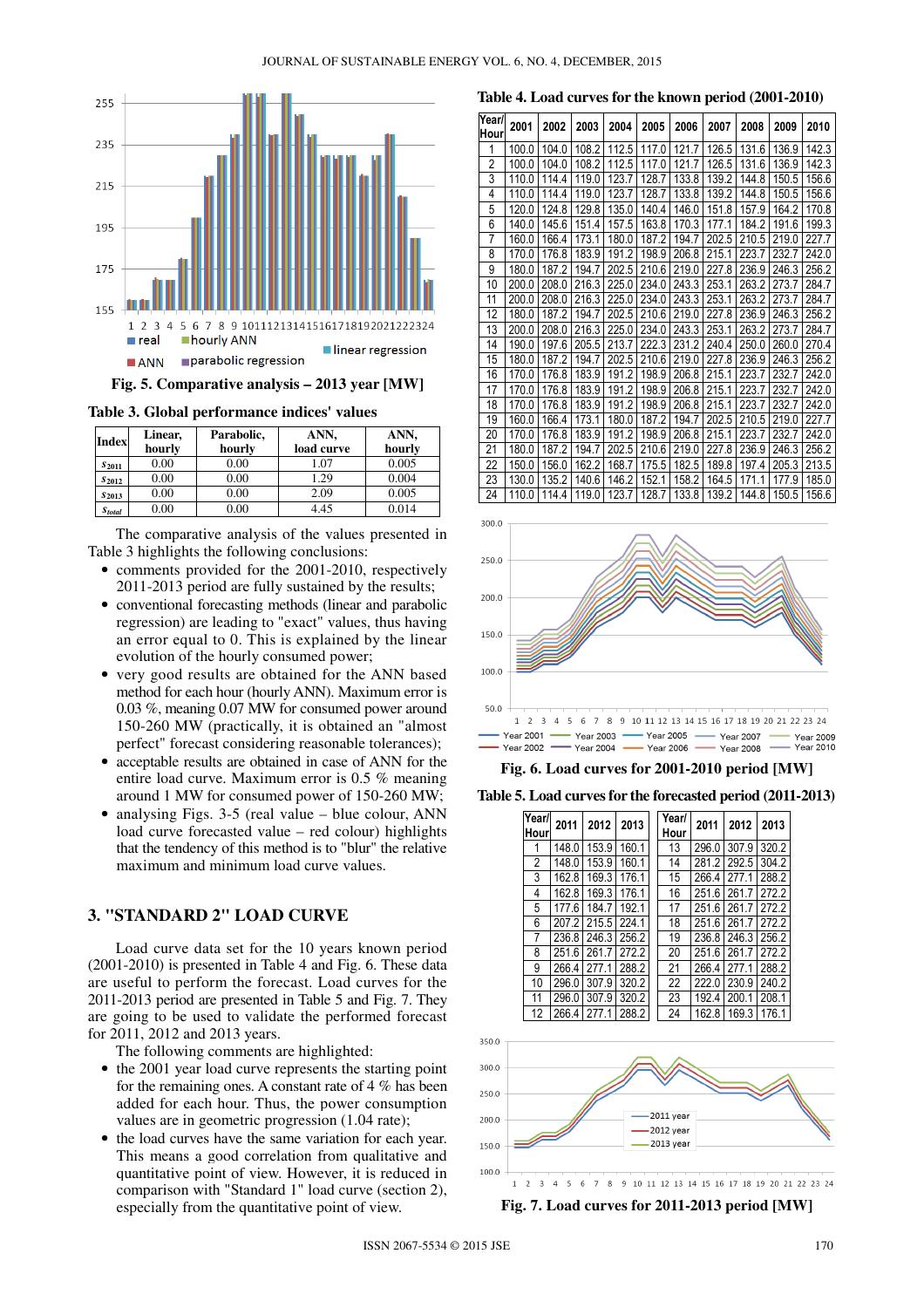A comparative analysis for the performed forecast is presented in Figs. 8-10. The global performance indices' values are presented in Table 6.



**Fig. 8. Comparative analysis – 2011 year [MW]** 



**Fig. 9. Comparative analysis – 2012 year [MW]** 



**Fig. 10. Comparative analysis – 2013 year [MW]** 

**Table 6. Global performance indices' values** 

| <b>Index</b>              | Linear,<br>hourly | Parabolic,<br>hourly | ANN,<br>load curve | ANN,<br>hourly |
|---------------------------|-------------------|----------------------|--------------------|----------------|
| $S_{2011}$                | 48.4              | 0.08                 | 2.67               | 0.043          |
| $S_{2012}$                | 112.9             | 0.47                 | 2.75               | 0.014          |
| $S_{2013}$                | 216.9             | 1.54                 | 4.16               | 0.052          |
| <i>S</i> <sub>total</sub> | 378.2             | 2.09                 | 9.58               | 0.11           |

The comparative analysis of the values presented in Table 6 highlights the following conclusions:

- comments provided for the 2001-2010, respectively 2011-2013 period are fully sustained by the results;
- linear regression based forecast is fully inadequate for the current load curve type. Hourly consumed power variation is nonlinear (geometric progression). Errors are higher than 3 %;
- parabolic regression based forecast leads to much better results compared to the linear one. Total performance index is 2.09 compared with 378.2;
- ANN based method applied for each hour (hourly ANN) leads to exceptional results. Thus, the algorithm and developed software tool are validated. Maximum error is 0.09 %, meaning around 0.2 MW for consumed power of 150-260 MW; practically, it is obtained an "almost perfect" forecast considering completely reasonable tolerances;
- acceptable results are obtained in case of ANN for the entire load curve. Maximum error is below 1 % meaning around 1.5-2.6 MW for consumed power around 150-260 MW;
- analysing Figs.  $8-10$  (real value blue colour, ANN load curve forecasted value – red colour) highlights that the tendency of this method is to "blur" the relative maximum and minimum load curve values.

Starting from the global performance indices' values, the equivalent ones have been computed dividing with 72 (3 years  $x$  24 hours = 72). A comparative analysis based on these indices is provided in Table 7. The ANN based forecast for each hour and for the entire load curve are included within the analysis.

#### **Table 7. Equivalent performance indices**

|  | No. Load curve |        | ANN, load curve                  | ANN, hourly |                      |  |
|--|----------------|--------|----------------------------------|-------------|----------------------|--|
|  |                | Global | Equivalent   Global   Equivalent |             |                      |  |
|  | "Standard 1"   | 4.45   | 0.06                             | 0.014       | $1.9 \times 10^{-4}$ |  |
|  | "Standard 2"   | 9.58   | 0.13                             | 0.11        | $2.0 \times 10^{-3}$ |  |

The results for the "Standard 1" load curve are superior to the ones corresponding to "Standard 2" load curve. Also, the hourly ANN based forecasts are better than the ones for the entire load curve.

# **4. REAL LOAD FORECAST. RESULTS AND DISCUSSION**

The case study refers to a real consumer area from Enel Distribution Banat. The known daily load curves for the 2001-2010 period are presented in Table 8 and Fig. 11. The selected day refers to the most significant summer day – June  $21<sup>st</sup>$ . The forecast is performed for the next three years (2011, 2012, 2013).

The daily load curves for the 2011-2013 period are presented in Table 9 and Fig. 12. The same summer day has been considered. These data are used to validate the forecast.

A brief analysis of the provided data highlights from the beginning the following conclusions:

- for the 2001-2010 period there is not highlighted a general power increase or decrease tendency for the entire time horizon;
- load curves are characterized by a relative good correlation degree;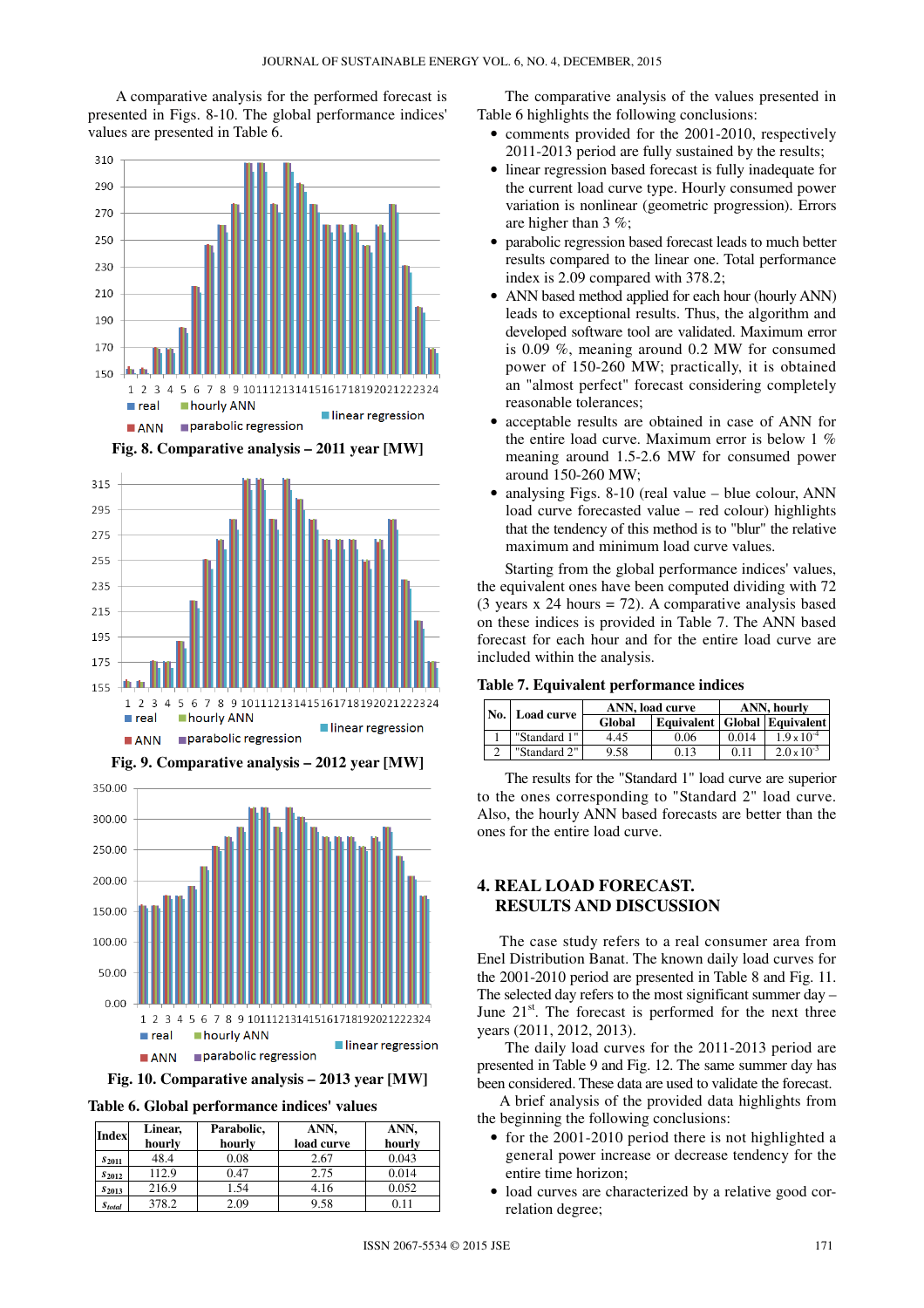|  |  | Table 8. Load curves for the known period (2001-2010) |  |
|--|--|-------------------------------------------------------|--|
|--|--|-------------------------------------------------------|--|

| Year/<br>Hour   | 2001  | 2002  | 2003  | 2004  | 2005  | 2006  | 2007  | 2008  | 2009  | 2010  |
|-----------------|-------|-------|-------|-------|-------|-------|-------|-------|-------|-------|
| 1               | 122.0 | 134.0 | 127.2 | 114.9 | 116.0 | 113.1 | 110.9 | 108.9 | 117.0 | 112.6 |
| $\overline{2}$  | 113.6 | 126.9 | 119.5 | 107.7 | 108.7 | 106.2 | 102.6 | 100.6 | 107.5 | 104.8 |
| 3               | 111.4 | 123.5 | 116.2 | 104.8 | 105.2 | 102.7 | 100.9 | 99.20 | 102.4 | 100.6 |
| 4               | 111.9 | 121.8 | 115.4 | 104.3 | 103.3 | 101.0 | 98.0  | 99.70 | 100.2 | 102.6 |
| 5               | 113.6 | 123.0 | 115.6 | 106.5 | 104.8 | 102.1 | 99.4  | 99.00 | 101.5 | 102.2 |
| 6               | 120.8 | 131.4 | 122.5 | 113.5 | 109.5 | 106.0 | 103.9 | 103.6 | 104.6 | 102.6 |
| 7               | 139.3 | 151.4 | 138.7 | 127.2 | 119.9 | 117.4 | 115.3 | 114.6 | 115.0 | 116.0 |
| 8               | 160.2 | 172.7 | 156.5 | 143.3 | 137.0 | 135.8 | 134.4 | 135.2 | 134.7 | 135.7 |
| 9               | 162.8 | 177.0 | 161.7 | 150.1 | 147.0 | 146.0 | 144.9 | 143.1 | 144.0 | 144.5 |
| 10              | 161.6 | 166.0 | 160.5 | 148.5 | 148.6 | 147.5 | 146.5 | 142.6 | 145.1 | 145.3 |
| 11              | 154.6 | 161.1 | 153.4 | 143.4 | 147.5 | 144.2 | 143.9 | 141.1 | 143.7 | 143.3 |
| 12              | 152.5 | 160.4 | 152.4 | 145.9 | 147.3 | 146.0 | 145.1 | 143.5 | 146.2 | 146.4 |
| $\overline{13}$ | 148.3 | 156.3 | 149.2 | 143.5 | 145.1 | 144.2 | 143.8 | 142.6 | 146.2 | 145.4 |
| 14              | 148.0 | 155.6 | 148.1 | 144.3 | 143.4 | 143.0 | 143.0 | 143.6 | 145.1 | 146.9 |
| 15              | 146.8 | 151.2 | 145.6 | 141.1 | 138.9 | 140.0 | 141.9 | 141.3 | 144.1 | 143.1 |
| 16              | 135.5 | 148.6 | 136.4 | 131.1 | 129.2 | 132.2 | 135.3 | 134.2 | 137.0 | 135.4 |
| 17              | 128.9 | 147.8 | 133.1 | 126.5 | 123.5 | 126.9 | 131.3 | 127.4 | 132.3 | 129.7 |
| 18              | 127.7 | 147.4 | 128.9 | 123.6 | 122.4 | 124.6 | 127.8 | 125.7 | 129.3 | 126.7 |
| 19              | 126.4 | 148.7 | 127.2 | 122.3 | 120.1 | 122.4 | 125.3 | 121.4 | 126.7 | 124.7 |
| $\overline{20}$ | 133.3 | 156.2 | 131.3 | 125.4 | 119.8 | 121.1 | 123.3 | 120.6 | 125.0 | 122.7 |
| 21              | 158.4 | 174.4 | 148.2 | 140.8 | 131.0 | 129.2 | 128.3 | 125.5 | 133.0 | 127.3 |
| 22              | 170.8 | 185.7 | 168.7 | 160.2 | 152.8 | 150.0 | 148.2 | 141.0 | 142.3 | 139.7 |
| 23              | 157.7 | 169.1 | 156.9 | 150.0 | 147.9 | 147.7 | 147.8 | 143.6 | 139.9 | 149.3 |
| 24              | 142.5 | 151.4 | 141.9 | 134.8 | 130.6 | 130.4 | 130.2 | 127.2 | 126.0 | 131.0 |
| 190.0           |       |       |       |       |       |       |       |       |       |       |
| 170.0           |       |       |       |       |       |       |       |       |       |       |
|                 | 150.0 |       |       |       |       |       |       |       |       |       |
| 130.0           |       |       |       |       |       |       |       |       |       |       |

#### 90.0 4 5 6 7 8 9 10 11 12 13 14 15 16 17 18 19 20 21 22 23 24  $1 \t2 \t3$ **Year 2001**  $-$  Year 2003  $-$  Year 2005 -**Year 2007 Year 2009** Year 2004 - Year 2006 - Year 2008  $-$  Year 2010  $Y_{\text{par}}$  2002  $\rightarrow$

 $110.0$ 









- the unclear tendency is also sustained for the 2011-2013 period, but their curves' shape are roughly the same;
- load curves' correlation degree is relatively good from the shape point of view, during a day. Thus,

the possibility to obtain accurate forecasts based on ANN methods is envisaged.

In the following, the results provided using different load forecasting techniques are presented. A comparative analysis is provided in Figs. 13-15. The global performance indices have been synthesized in Table 10.



**Fig. 13. 2011 year comparative analysis [MW]** 



**Fig. 14. 2012 year comparative analysis [MW]** 



**Fig. 15. 2013 year comparative analysis [MW]** 

**Table 10. Global performance indices – case study** 

| <b>Index</b>  | Linear,<br>hourly | Parabolic,<br>hourly | ANN,<br>load curve | ANN,<br>hourly |  |
|---------------|-------------------|----------------------|--------------------|----------------|--|
| $S_{2011}$    | 1630.2            | 282.17               | 123.80             | 16.41          |  |
| $S_{2012}$    | 2421.1            | 361.62               | 88.24              | 15.65          |  |
| $S_{2013}$    | 3545.8            | 614.01               | 58.58              | 8.33           |  |
| <b>Stotal</b> | 7597.1            | 1257.8               | 270.62             | 40.39          |  |

The highest values for the global performance index are recorded for the conventional methods.

The quality of the parabolic extrapolation is better than the linear one. Global performance index is 1257.8 in comparison with 7597.1. Load increase evolution periods